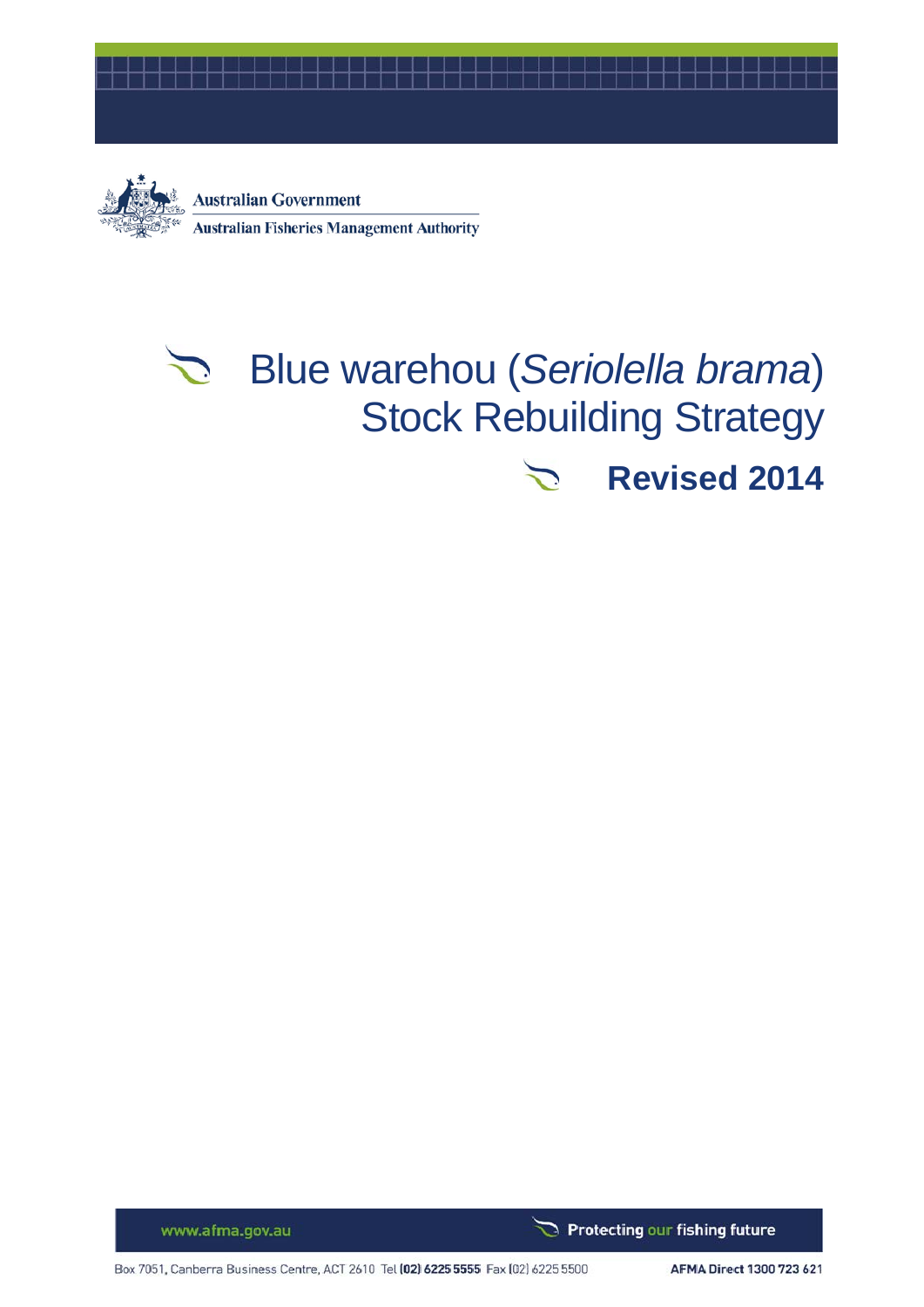## **Executive Summary**

This *Blue Warehou Stock Rebuilding Strategy 2014* (the Strategy) is a revision of the *Blue Warehou Stock Rebuilding Strategy 2008* (the 2008 Strategy). The 2008 Strategy was implemented as required by the *Commonwealth Fisheries Harvest Strategy Policy 2007* to support the recovery of eastern and western stocks of blue warehou to above 20 per cent of their unfished spawning biomass, the biomass limit reference point that has been adopted for the stocks.

In 2013, assessments indicated that both the eastern and western stocks of blue warehou are likely to have remained below 20 per cent of their unfished spawning biomass and require rebuilding. This Strategy aims to rebuild the stocks to their biomass limit reference point within a biologically reasonable timeframe of 16 years. To achieve this, the Strategy:

- prevents targeted fishing for blue warehou by setting low TACs to cover incidental catches only
- ensures that incidental catch of the species is kept to a minimum
- aims to improve knowledge of stock status, including improved data collection and monitoring that will inform future management responses.

Improved data collection will provide a better understanding of the status of the stocks and their recovery projection. This will in turn inform future management measures to ensure the objectives of this Strategy are achieved.

An annual review of blue warehou catches and biological information is conducted by the Shelf Resource Assessment Group (ShelfRAG). This process forms the main tool for monitoring the performance of the Strategy in meeting its objectives. The Southern and Eastern Scalefish and Shark Fishery (SESSF) Resource Assessment Group (SESSFRAG) annually reviews data for assessments and the South East Management Advisory Committee (SEMAC) review triggers for blue warehou catches. AFMA reports annually to the Department of the Environment on progress made under the Strategy. The management arrangements contained in this Strategy may be amended as required in response to changes in stock status or the ongoing monitoring by ShelfRAG.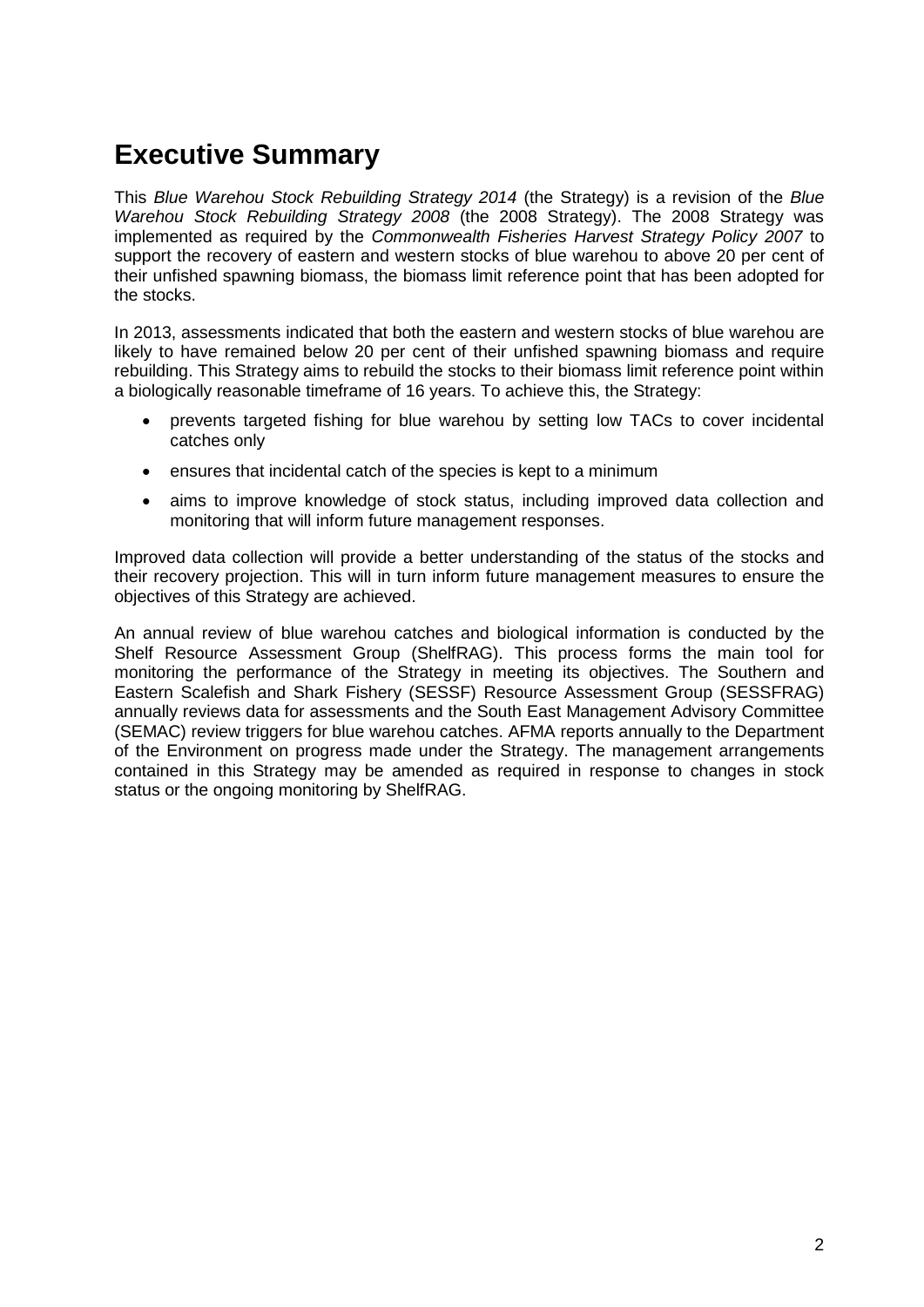# **Table of contents**

| EPBC Act listing and reporting to the Department of the Environment13 |  |
|-----------------------------------------------------------------------|--|
|                                                                       |  |
|                                                                       |  |
|                                                                       |  |
|                                                                       |  |
|                                                                       |  |
|                                                                       |  |
|                                                                       |  |
|                                                                       |  |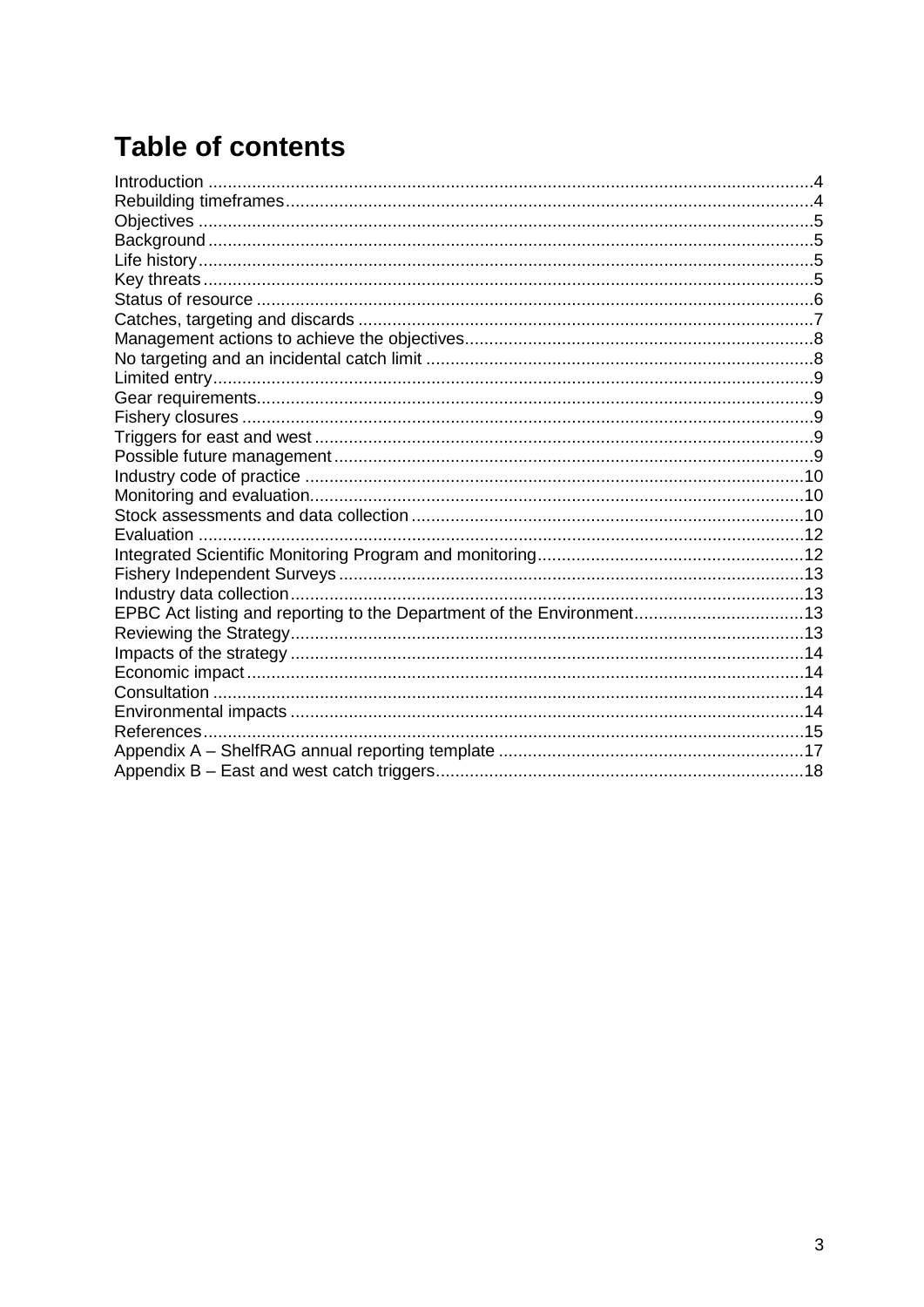## <span id="page-3-0"></span>**Introduction**

Under the *Commonwealth Fisheries Harvest Strategy Policy 2007* (HSP), rebuilding strategies must be developed for all species which are below their biomass limit reference point. For blue warehou, the proxy of 20 per cent of the unfished spawning biomass is used as the limit reference point.

In 2008, the blue warehou Stock Rebuilding Strategy (the 2008 Strategy) was implemented because the eastern and western stocks were assessed to be below their limit reference points. The development and implementation of the 2008 strategy was also a condition of the Southern and Eastern Scalefish and Shark Fishery (SESSF) Wildlife Trade Operation accreditation (WTO) (2007 variation to conditions) under the *Environment Protection and Biodiversity Conservation Act 1999* (EPBC Act).

The 2008 Strategy was updated in 2012 to modify reporting requirements and to include the non-trawl sectors of the SESSF. At the time of the 2012 update AFMA committed to undertake a more complete review of the Strategy in 2014. This *Blue Warehou Stock Rebuilding Strategy 2014* (the Strategy) is the outcome of that review and applies the 2013 WTO accreditation condition to ensure that management measures are in place to meet the objectives of the rebuilding strategies for species listed as conservation dependent under the EPBC Act*.*

No targeting of blue warehou is permitted. Targeting is prevented by setting a low incidental total allowable catch (TAC) based on the estimated incidental catch while targeting other species.

Historically, blue warehou has been caught by both trawl and non-trawl methods while fishing within the SESSF. As such, the Strategy applies to both trawl and non-trawl fishing concessions.

## <span id="page-3-1"></span>**Rebuilding timeframes**

The 2008 Strategy implemented a timeframe for stocks to rebuild to the limit reference point of one mean generation time (being approximately six years to 2014). However, when assessed by ShelfRAG in 2013, the standardised catch rates for eastern and western stocks of blue warehou were below their limit reference points suggesting that the stock had not rebuilt. It should be noted that ShelfRAG considered that catch rates did not provide a good index of abundance (see below under 'Stock assessments and data collection').

The HSP has provided further guidance that the rebuilding timeframe to the limit reference point should be within a biologically reasonable timeframe. Examples of a biological reasonable timeframe given in the HSP are the shorter of:

- a period equal to a mean generation time plus 10 years (16 years for blue warehou); or
- three times the mean generation time (18 years for blue warehou).

This 2014 Strategy adopts the HSP example biologically reasonable rebuilding timeframe to the limit reference point of one mean generation time plus 10 years (being approximately 16 years) from the date of the 2008 Strategy. This means that blue warehou stocks should be rebuilt to the limit reference point by or before 2024. This is biologically possible given blue warehou's biological characteristics (see below under 'life history') however whether this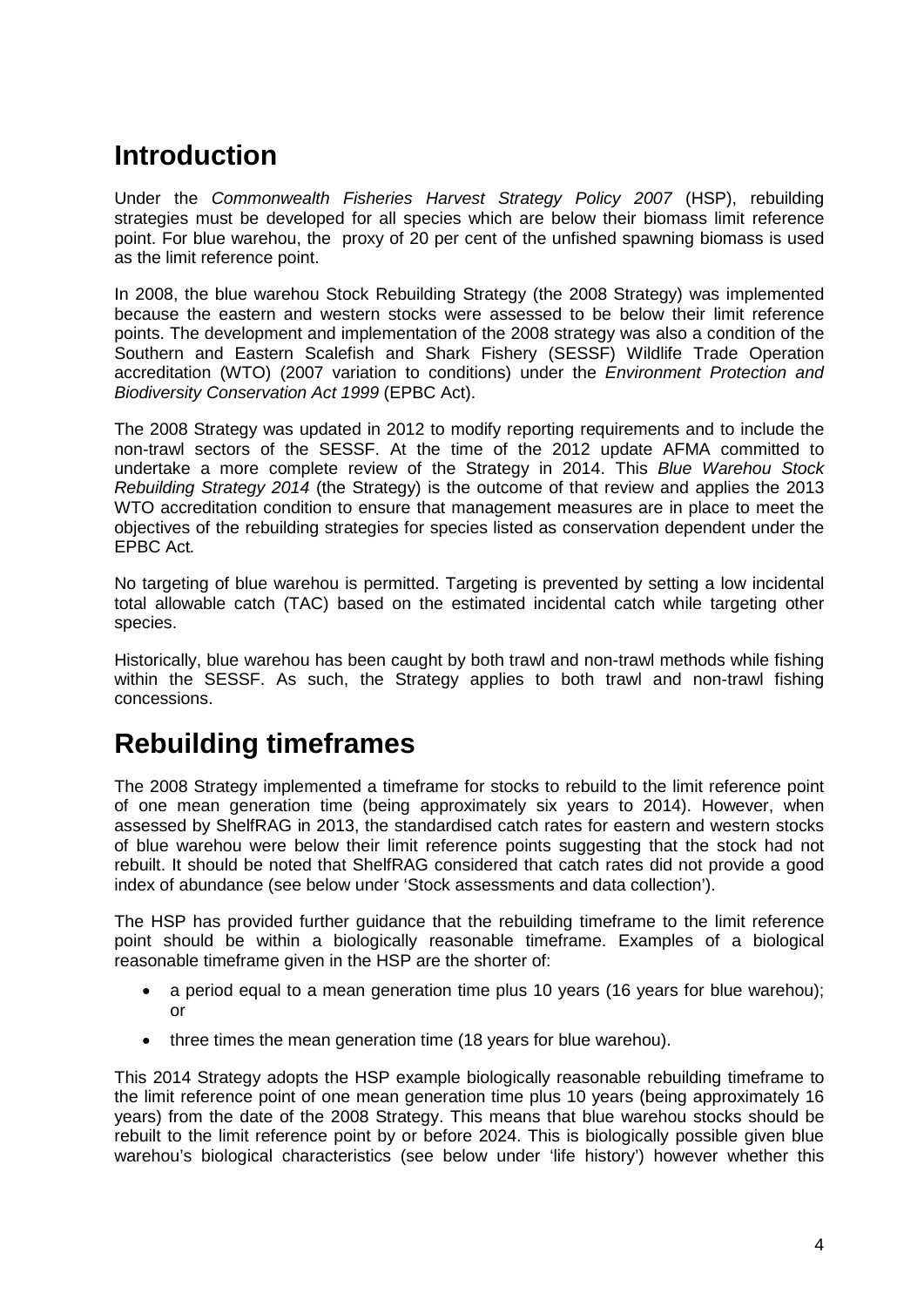occurs depends largely on recruitment levels. This timeframe enables the management measures outlined below to take effect and negate any short term environmental fluctuations.

## <span id="page-4-0"></span>**Objectives**

- 1. To rebuild blue warehou (east and west) stocks in the area of the SESSF to or above the default limit reference biomass point  $(B_{LIM})$  of 20 per cent of the unfished spawning biomass within a biologically reasonable time frame; one mean generation time plus 10 years (approximately 16 years). That is, to reach or exceed  $B_{LIM}$  by no later than 2024.
- 2. Having reached  $B_{LM}$ , rebuild blue warehou (east and west) stocks in the area of the SESSF to the default maximum sustainable yield biomass level of 40 per cent of the unfished spawning biomass  $(B_{MSY})$  using the harvest control rules outlined in the *SESSF Harvest Strategy Framework*.
- 3. Once  $B_{MSV}$  is reached, pursue the biomass level which aims to maximise net economic returns, currently 48 per cent of unfished spawning biomass ( $B_{MEV}$ ).

## <span id="page-4-1"></span>**Background**

### <span id="page-4-2"></span>**Life history**

Blue warehou are found in continental shelf and upper slope waters throughout south-eastern Australia (New South Wales, Victoria, Tasmania and South Australia), both in Commonwealth and State managed waters. The species is also found in New Zealand waters. Adults are caught in depths to 500 m, although most commercial catches occur from 50 m to 300 m (Smith 1994). Blue warehou reach maturity after two to three years at a size of approximately 32 cm, and are recruited into the fishery at 35–45 cm. Maximum size and age are reported as 76–90 cm and 10–15 years respectively (Talman *et. al.* 2003, Wilson *et. al*. 2010), although higher maximum ages have been recorded for blue warehou in New Zealand.

Spawning occurs during winter and spring in various locations (Knuckey and Sivakumaran 1999), and larvae are widely distributed. Juveniles are pelagic, commonly occurring in association with jellyfish in open coastal waters. Sub-adults often occur in the sheltered waters of large marine embayments. Growth is rapid, with a mean caudal fork length of about 20 cm being attained after one year.

Blue warehou feed mainly on salps but also euphausiids, krill, crabs and small squid. They are schooling species, usually aggregating close to the sea bed although there is some evidence that they move into the middle water column at night. Schools often contain fish of a similar size. Fishbase [\(www.fishbase.org\)](http://www.fishbase.org/) records them as having a trophic level of 3.3  $(\pm 0.4)$ se) (based on diet studies), a minimum population doubling time 1.4 - 4.4 years and a medium level of intrinsic resilience (based on a growth coefficient,  $K = 0.19$ ). Given the accepted value of K is 0.37 (Klaer 2012), much higher than that used by Fishbase, and that fecundity is estimated to be 0.43–1.33 million eggs/year (Knuckey and Sivakumaran 2001), blue warehou is likely to have medium to high resilience.

### <span id="page-4-3"></span>**Key threats**

Blue warehou were historically taken as a target and incidental catch species of the trawl and the non-trawl (principally gillnet) sectors The non-trawl sector tended to catch larger blue warehou than the trawl sector.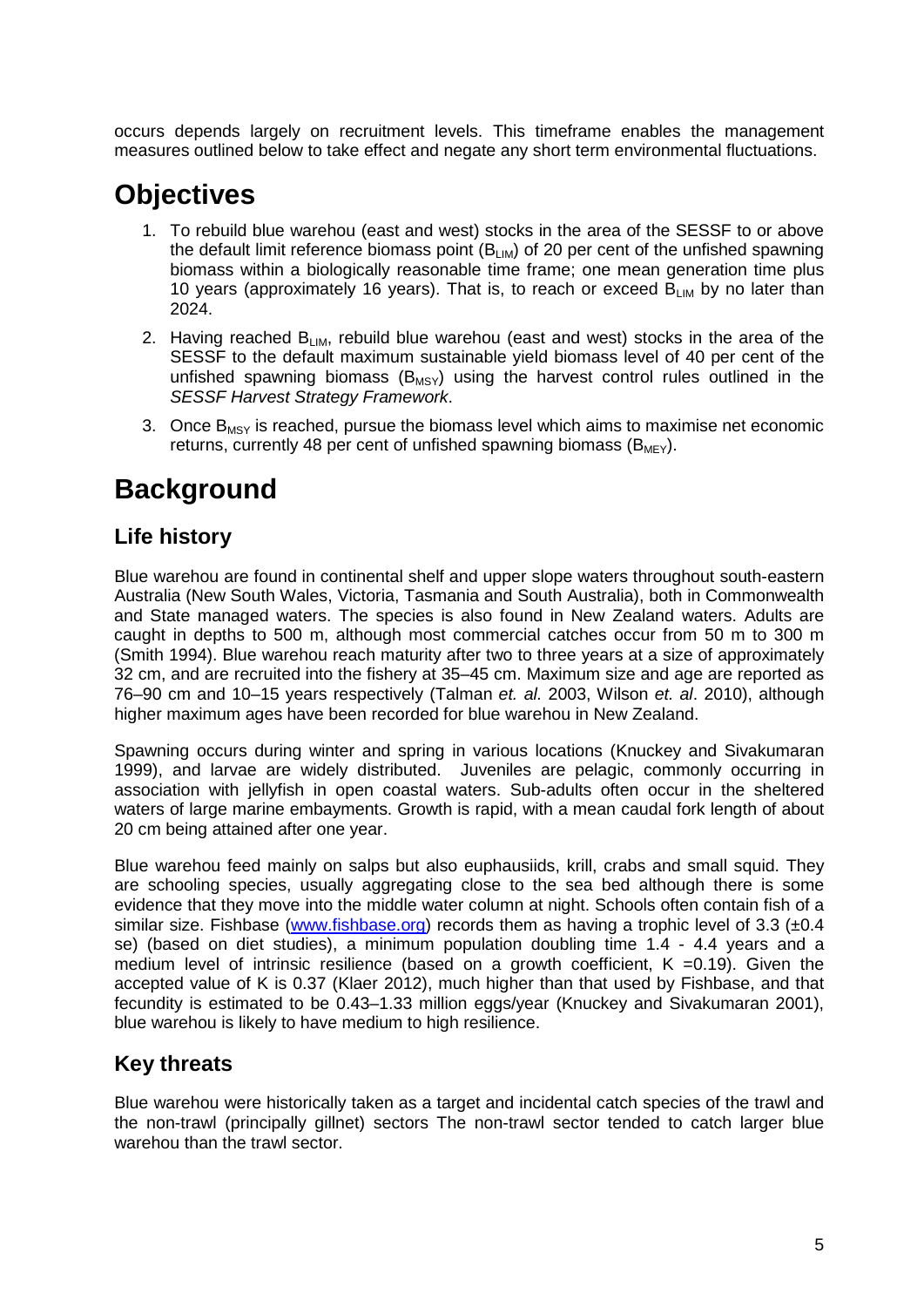Total landed catch (Commonwealth and State) of blue warehou across southern and eastern Australia peaked in 1991 at approximately 2 500 t and declined to about 48 t in the 2012-13 fishing season.

Fishing mortality is considered to have had a significant impact on blue warehou stocks and if it approached the levels seen in the early years of the fishery, it could be a key threat to the species in the future. However, it has been difficult to accurately estimate current biomass and biomass depletion levels due to spatial and temporal patchiness of the species and significant uncertainties in the current and earlier stock assessment models which have relied on catch per unit effort (CPUE) trends in the Commonwealth Trawl fishery for an index of abundance. Advice from ShelfRAG, however, is that current catch levels are not a key threat to the recovery of the species. The management arrangements outlined in this Strategy are intended to reduce the threat to blue warehou posed by Commonwealth commercial fishing mortality.

The impacts on blue warehou from recreational fishers are not well known nationally, and better mortality estimates from the recreational sector could be improved to give a better picture of total fishing mortality. There are good estimates of Tasmanian recreational catch of blue warehou through recreational fishing surveys. Lyle (2000) estimated that 191.3 t of blue warehou were taken recreationally from December 1996 to April 1998. Henry & Lyle (2003) provided an estimate of 14.6 t from May 2000 to April 2001. Lyle, Tracey, Stark & Wotherspoon (2009) estimated 7 t from December 2007 to November 2008, and Lyle & Tracey (2012) estimated that 35.7 t were taken from January to December 2010.

While fishing is considered to have had a significant impact on blue warehou stocks, long term and short term environmental variability, including climate change, can also affect fish population dynamics and may also limit the recovery of blue warehou. Cai et al. (2005) through oceanographic modelling predict that the Eastern Australian Current (EAC) flow through the Tasman Sea will intensify and generate a warming rate in the Tasman Sea that is the greatest in the Southern Hemisphere. The potential impacts of environmental variability on fish stocks, including blue warehou, are not well known and further work in this area would provide a greater understanding of the species and threats to its recovery.

#### <span id="page-5-0"></span>**Status of resource**

Blue warehou stocks are currently managed under the SESSF *Harvest Strategy Framework* and are assessed by ShelfRAG using standardised CPUE to determine recommended biological catches (RBCs). Standardised CPUE of both the eastern and western stocks show substantial declines after the 1986 to 1995 reference period (Haddon 2013). CPUE has shown the eastern stock to have been below the limit reference point since 1998 and the western stock for most years since 1995. Consequently, ShelfRAG has continued to recommend an RBC of 0 t with no targeted fishing.

The ABARES Fishery Status Reports 2013-14 classified blue warehou stocks as overfished and uncertain with respect to the level of fishing mortality. An overfished status was given because the indicators of biomass (recent average standardised CPUE) for both the eastern and western stocks were below their limit reference points. An uncertain status with regard to the level of fishing mortality was given because the standardised CPUE series does not yet indicate that the stocks will recover at current catch levels in the timeframe specified in the rebuilding strategy (Georgeson *et. al.* 2014).

Although the status of blue warehou is uncertain, observer sampling shows regular recruitment into the fishery and catch and effort distribution shows no apparent contraction of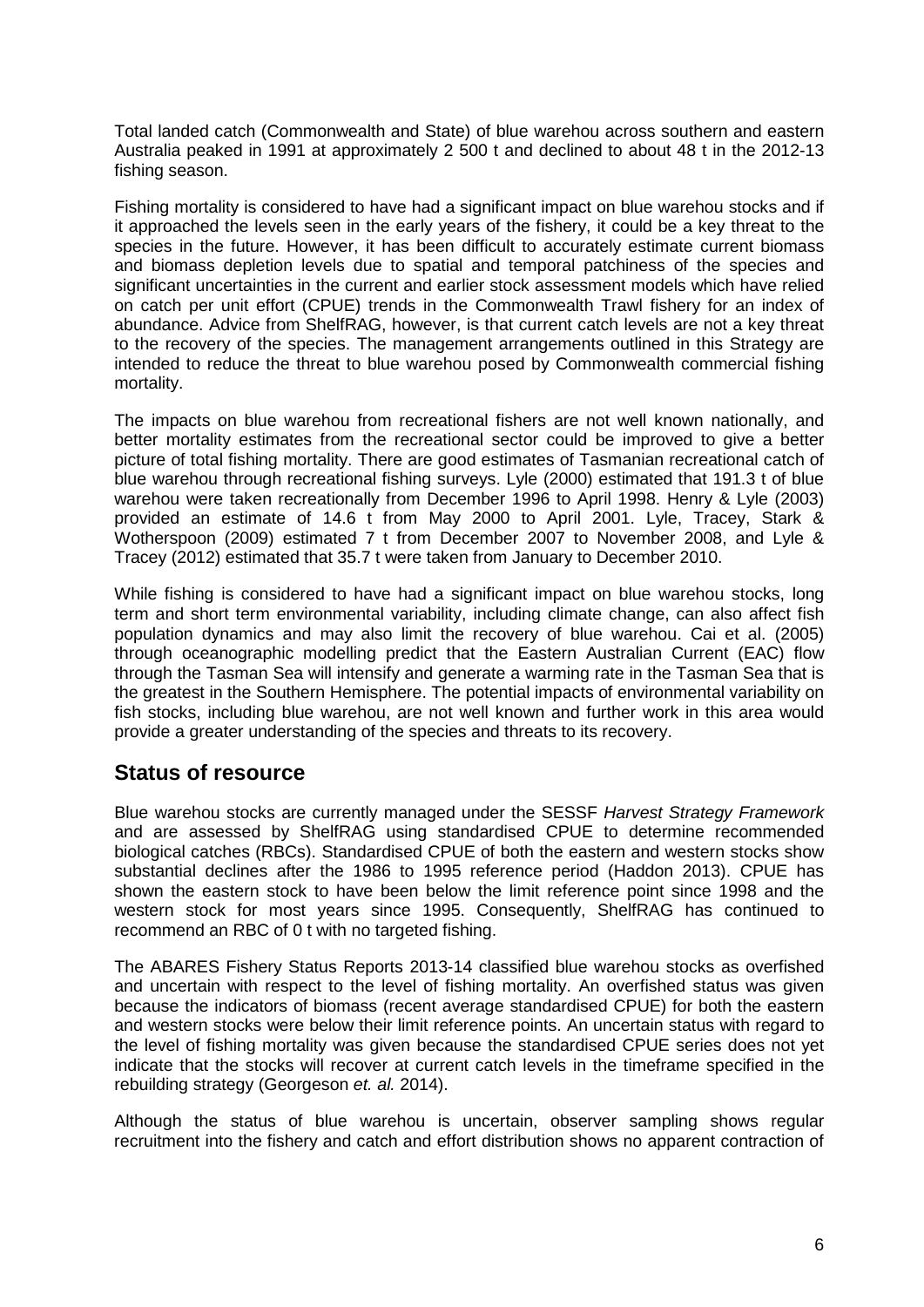the species range. Despite this, available indicators suggest that the stock is depleted with few signs of biomass rebuilding.

#### <span id="page-6-0"></span>**Catches, targeting and discards**

Landings of blue warehou peaked in 1991 at nearly 2500 t. Catch has since declined (Figure 1). The TAC decreased from 365 t in 2008-09 to 183 t in 2009-10 and 2010–11, 133 t in 2011–12, and 118 t in 2012–13, 2013–14 and 2014–15 and the 2008 Strategy further reduced landings.



**Figure 1: blue warehou annual catches (CTS, GHAT and state combined) and fishing season TACs, 1986 to 2013. Note: 2013 excludes discards and state catch (Georgeson** *et. al.* **2014).**

Monthly catch information for all SESSF quota species, including blue warehou, can be accessed through AFMA's 'catchwatch' reports at [http://www.afma.gov.au/managing-our](http://www.afma.gov.au/managing-our-fisheries/fisheries-a-to-z-index/southern-and-eastern-scalefish-and-shark-fishery/publications-and-forms/catchwatch/)[fisheries/fisheries-a-to-z-index/southern-and-eastern-scalefish-and-shark-fishery/publications](http://www.afma.gov.au/managing-our-fisheries/fisheries-a-to-z-index/southern-and-eastern-scalefish-and-shark-fishery/publications-and-forms/catchwatch/)[and-forms/catchwatch/.](http://www.afma.gov.au/managing-our-fisheries/fisheries-a-to-z-index/southern-and-eastern-scalefish-and-shark-fishery/publications-and-forms/catchwatch/)

In 2012, according to companion species analysis, the level of catch that may have been targeted was around 4-8 t in the east and 12 t in the west. However, the RAG noted that total catches had reduced significantly and therefore the analysis may have become less reliable and highly sensitive to catches by a small number of boats.

Estimates of the quantities of discarded catch, based on data recorded by onboard observers, is used in the blue warehou stock assessment and in calculating the blue warehou incidental catch limit.

These observer data suggest that there has been more active avoidance and less discarding of blue warehou in recent years. Discards decreased from 265 t in 2008, to 40 t in 2011 (Upston and Klaer 2013). No discard estimate from observed trips was available for 2012 of 2013 because of a lack of representative observer data. This reflects the difficulty for observers in predicting which trips will encounter blue warehou when operators are avoiding them. For this reason, AFMA and SETFIA have been working to encourage the collection of data by fishing crews when blue warehou are encountered.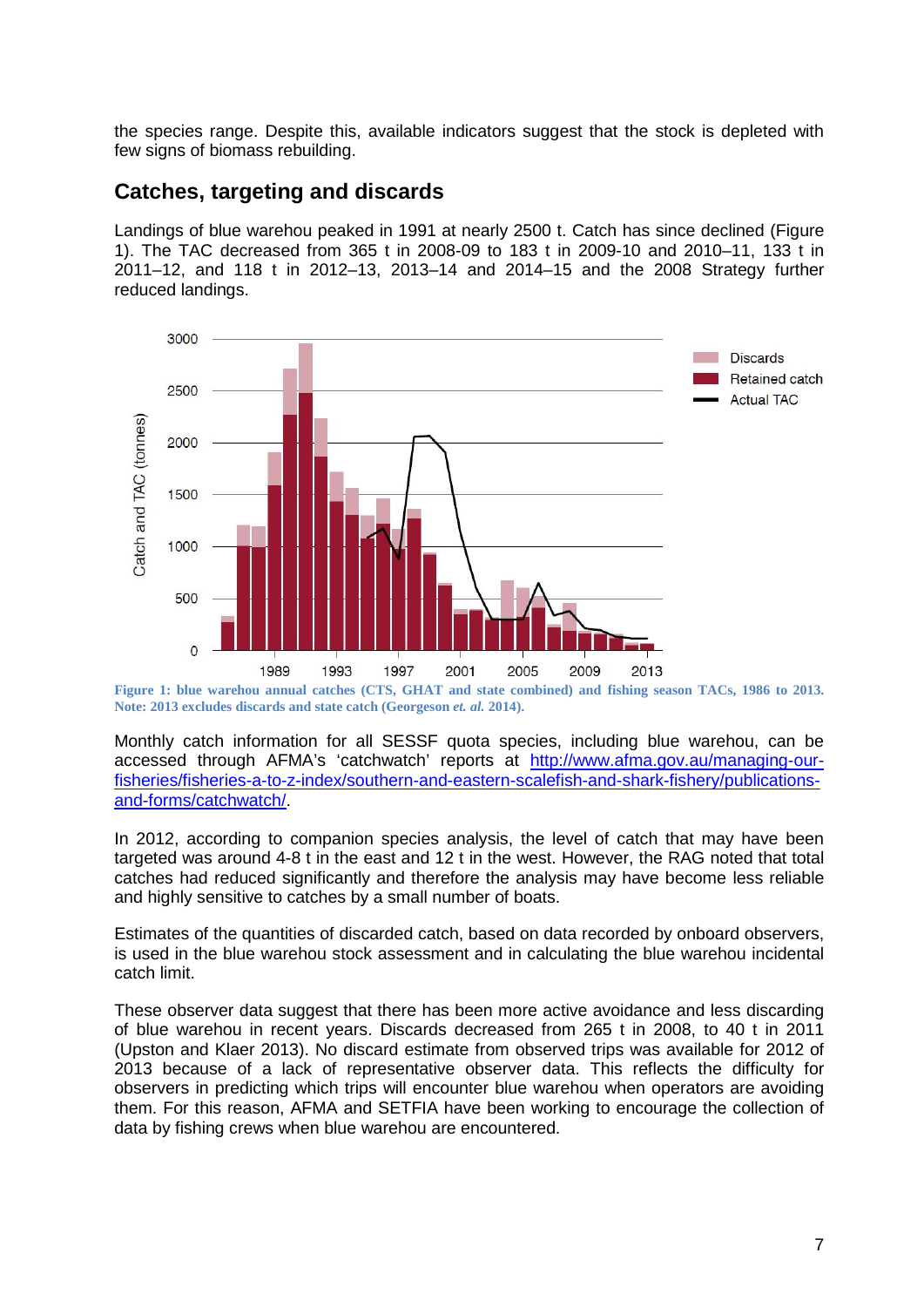AFMA will continue to monitor discarding through the AFMA observer program, and will work with industry to further reduce discarding. AFMA is assessing ways to improve the precision of discard information recorded by operators in catch and effort logbooks.

## <span id="page-7-0"></span>**Management actions to achieve the objectives**

There is currently no reliable index of abundance for blue warehou. The lack of a robust assessment means that it is not clear what level of catch will allow rebuilding to the limit reference point within the target timeframe. For this reason, management is focused on preventing targeting and limiting bycatch of blue warehou. Management arrangements for the current fishing season across the SESSF can be accessed in the 'SESSF management arrangements booklet' which is sent out to all concession holders before the start of each fishing season. A copy of the booklet is available at [http://www.afma.gov.au/managing-our](http://www.afma.gov.au/managing-our-fisheries/fisheries-a-to-z-index/southern-and-eastern-scalefish-and-shark-fishery/publications-and-forms/)[fisheries/fisheries-a-to-z-index/southern-and-eastern-scalefish-and-shark-fishery/publications](http://www.afma.gov.au/managing-our-fisheries/fisheries-a-to-z-index/southern-and-eastern-scalefish-and-shark-fishery/publications-and-forms/)[and-forms/.](http://www.afma.gov.au/managing-our-fisheries/fisheries-a-to-z-index/southern-and-eastern-scalefish-and-shark-fishery/publications-and-forms/)

### <span id="page-7-1"></span>**No targeting and an incidental catch limit**

The HSP and this Strategy provide for zero targeted catch for blue warehou. As such, only an incidental catch TAC may be set after considering:

- the ability of the stocks to rebuild by 2024 under current levels of fishing mortality
- non-targeted catch based on:
	- o landed catch
	- o discards recorded in logbooks
	- o Integrated Scientific Monitoring Program (ISMP) observer estimates of discards
- ShelfRAG or South East Management Advisory Committee (SEMAC) advice on the level of targeting and the ability of operators to avoid catching the species
- whether management arrangements (including those in this Strategy) have been, or are proposed to be, implemented to prevent targeting
- any ShelfRAG or SEMAC advice on whether the incidental catch TAC should be adjusted to account for any inefficiency in the quota market.

The TAC has decreased from 365 t in 2008-09 to 183 t in 2009-10 and 2010–11, 133 t in 2011–12, and 118 t in 2012–13, 2013–14 and 2014–15. Catch levels have been well below these limits. Statistical analyses by CSIRO indicated that of the 154 t of blue warehou catch in 2010, 118 t was unavoidable. This level of unavoidable catch has provided the basis for subsequent incidental catch TACs however this may change depending on available data (see Appendix A).

While recent catches have been below the incidental catch TAC, in 2013 ShelfRAG advised against reducing the TAC further. This was because reducing the TAC was unlikely to further reduce the amount of incidental catch and hence fishing mortality as there appears to be little targeting. It would also increase the risk of discarding and unreported catches due to restricted available quota..

If an increase in targeting behaviour is identified, AFMA, in consultation with ShelfRAG and SEMAC, may reduce the incidental TAC, introduce move on provisions into concession conditions or implement spatial closures.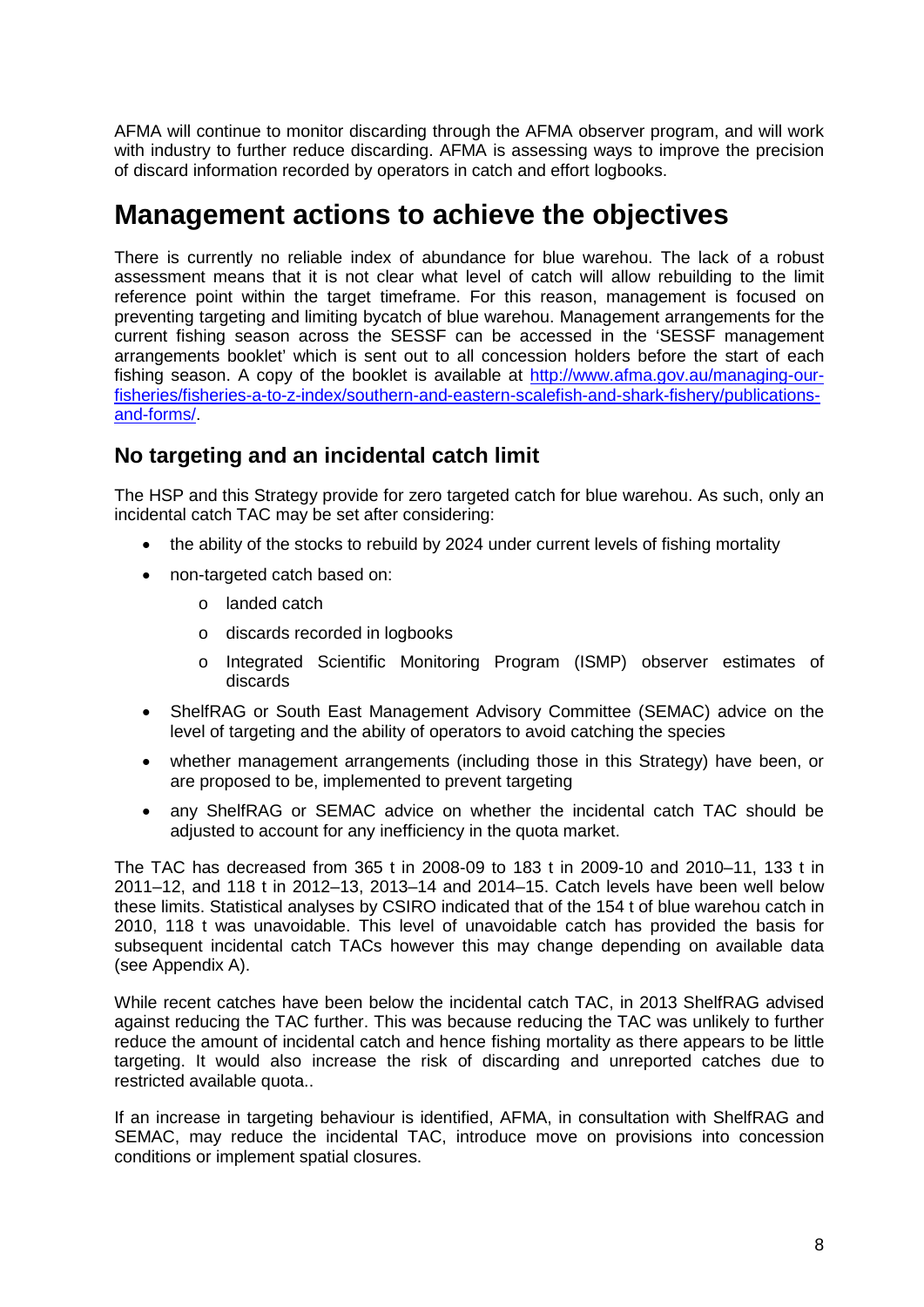### <span id="page-8-0"></span>**Limited entry**

Under the *SESSF Management Plan 2003*, access to the SESSF is limited to the number of concessions that currently exist. New operators can access the fishery only by purchasing an existing concession. This restricts any future expansion of incidental catch of blue warehou within the TAC limit.

A structural adjustment package in 2006 resulted in the removal of 59 boat Statutory Fishing Rights (approximately a 50 per cent reduction) and 32 vessels from the Commonwealth trawl sector (CTS) of the SESSF. This structural adjustment led to an immediate and significant reduction of total shots and effort (trawl hours) in the CTS, and resulted in a 24per cent decline in total catch from 2005-06 to 2007-08 (Viera *et al* 2010). .

#### <span id="page-8-1"></span>**Gear requirements**

Commonwealth Trawl Sector operators are required to use gear designed to reduce the mortality (catch and discards) of juvenile fish. For demersal trawl, net mesh must not be less than 90 mm in any part of the net and in most cases a bycatch reduction device must be used.

<span id="page-8-2"></span>For gillnets the mesh size must be between 15cm and 16.5cm.

#### **Fishery closures**

Fishery closures in the SESSF, while not specifically implemented for the purpose of protecting blue warehou, overlap with the distribution of blue warehou and provide some protection to stocks.

The area of the CTS that is closed to trawling adds up to approximately 86 per cent of the fishery. Closures in the Gillnet, Hook and Trap sector of the SESSF of waters deeper than approximately 183m prevent fishing in areas where blue warehou historically were targeted by gillnet fishers.

### <span id="page-8-3"></span>**Triggers for east and west**

The incidental catch TAC for blue warehou is applied to both eastern and western stocks. To ensure catches in each zone are monitored, AFMA and SEMAC review catches against triggers during the season with limits of:

- 27 t in the east
- 91 t in the west.

The percentage split is reviewed by ShelfRAG annually (see Appendix A) and may be recalculated each fishing year depending on fishing effort and the requirements of protecting and rebuilding eastern and western stocks.

The implementation of the catch triggers and reporting requirements are outlined at Appendix B.

#### <span id="page-8-4"></span>**Possible future management**

With increased data becoming available, adaptive management measures may be adopted to achieve the objectives of this Strategy. These may include:

• management of the eastern and western stocks of blue warehou under separate TACs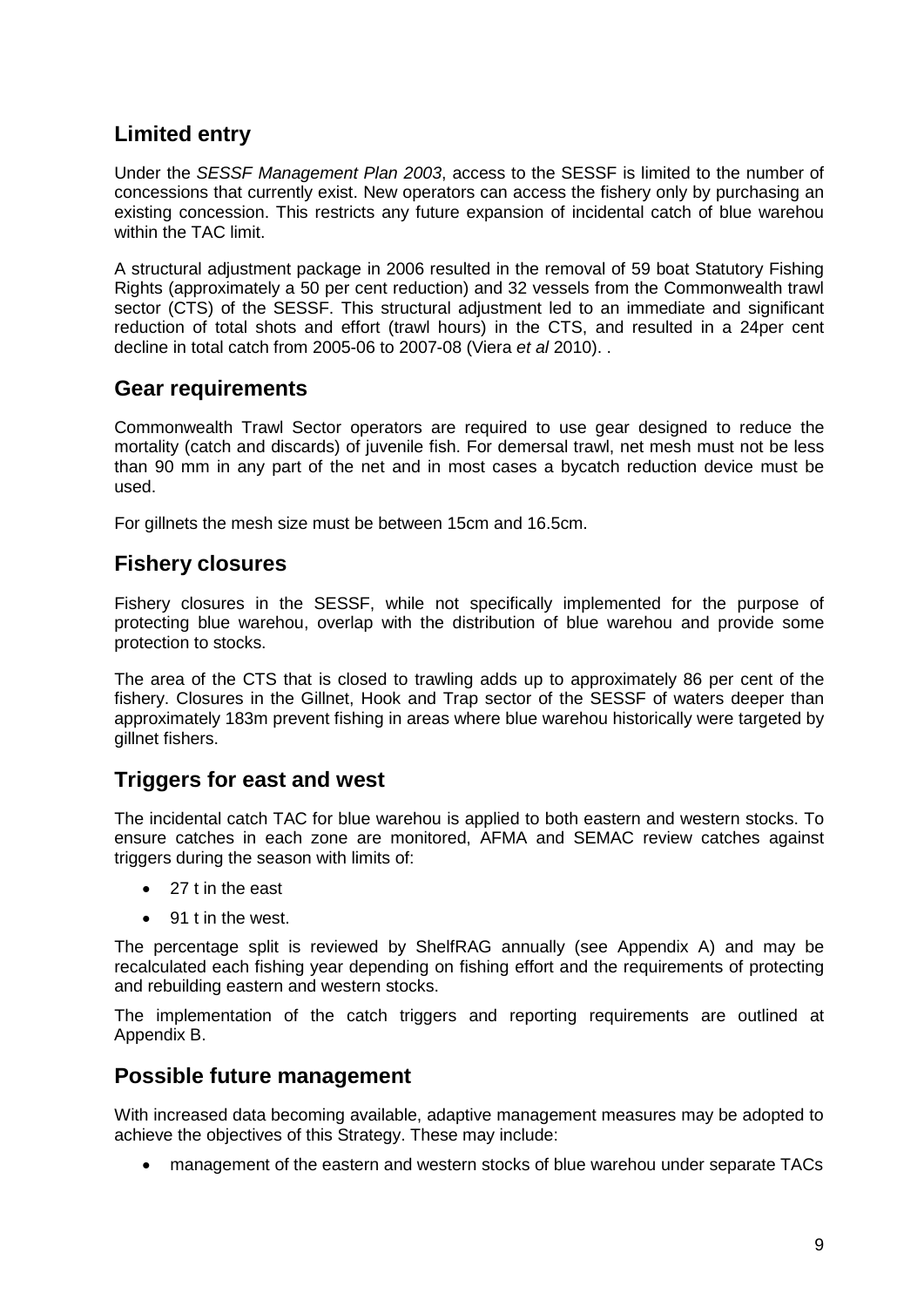- implementation of trigger and move-on provisions for vessels reporting large catches if annual analysis by ShelfRAG indicates that some boats are targeting blue warehou
- spatial and temporal closures of areas of likely high blue warehou abundance or believed to be spawning grounds. A voluntary industry closure was implemented from 2008 to 2012 for the eastern stock based on a historical understanding of blue warehou spawning grounds. These grounds were closed to all trawl fishing for a six week period beginning in mid-August through to the end of September, covering two full moons. The closure dates changed according to the moons. Voluntary closures were recommended in place of closures set by legislative direction as they were more cost effective and provided flexibility in setting and or changing closures. Compliance with the closures was monitored through AFMA's Vessel Monitoring System (VMS).

The voluntary closure was in place for five years, however following review in 2013 it was not continued. This was because the patchiness and unpredictability of the species, as identified in the 2005 and 2011 Fishery Independent Surveys for blue warehou (Hudson and Knuckey (2006) and Knuckey et al. (2012)) meant that the closure was not providing the stock with significant protection. A summary report by Knuckey (2012) stated that 'the large changes in variance and abundance from year to year are of concern, but may represent the real dynamics of a spatially and temporally patchy stock distribution or availability'.

ShelfRAG will continue to monitor the location and time of blue warehou catches. AFMA will reintroduce closures if appropriate areas, such as those with high concentrations of blue warehou, are identified to help achieve the objectives of this Strategy.

#### <span id="page-9-0"></span>**Industry code of practice**

In early 2012 the South East Trawl Fishing Industry Association (SETFIA) with support from AFMA, developed a code of practice and an education and awareness program to actively avoid catching blue warehou and highlighting the importance of accurately recording data.

This code captures operator requirements set down by the Strategy and involves additional measures in which fishermen communicate the location of blue warehou schools in an effort to increase avoidance and reduce incidental catches. As a further initiative SETFIA and AFMA are developing online learning modules designed to educate fishers about the Industry and management, including arrangements for blue warehou.

## <span id="page-9-1"></span>**Monitoring and evaluation**

#### <span id="page-9-2"></span>**Stock assessments and data collection**

Since 2005, because the Tier 1 assessment was not considered robust, blue warehou has been assessed under a Tier 4 assessment model which relies on CPUE to indicate stock abundance. The standardised CPUE for both stocks continued to be low and declining in 2013, resulting in a RBC of 0 t and an incidental catch TAC. At its November 2013 meeting, ShelfRAG considered that Tier 4 assessments for blue warehou were not reliable because avoidance of the species meant that CPUE is not reflective of abundance. As such, there continues to be uncertainties regarding the stock status and other indicators of abundance are required. The RAG also noted that there was little evidence of rebuilding.

Assessing the status of blue warehou is difficult because of the lack of reliable and representative data for the stocks. The problem has persisted because: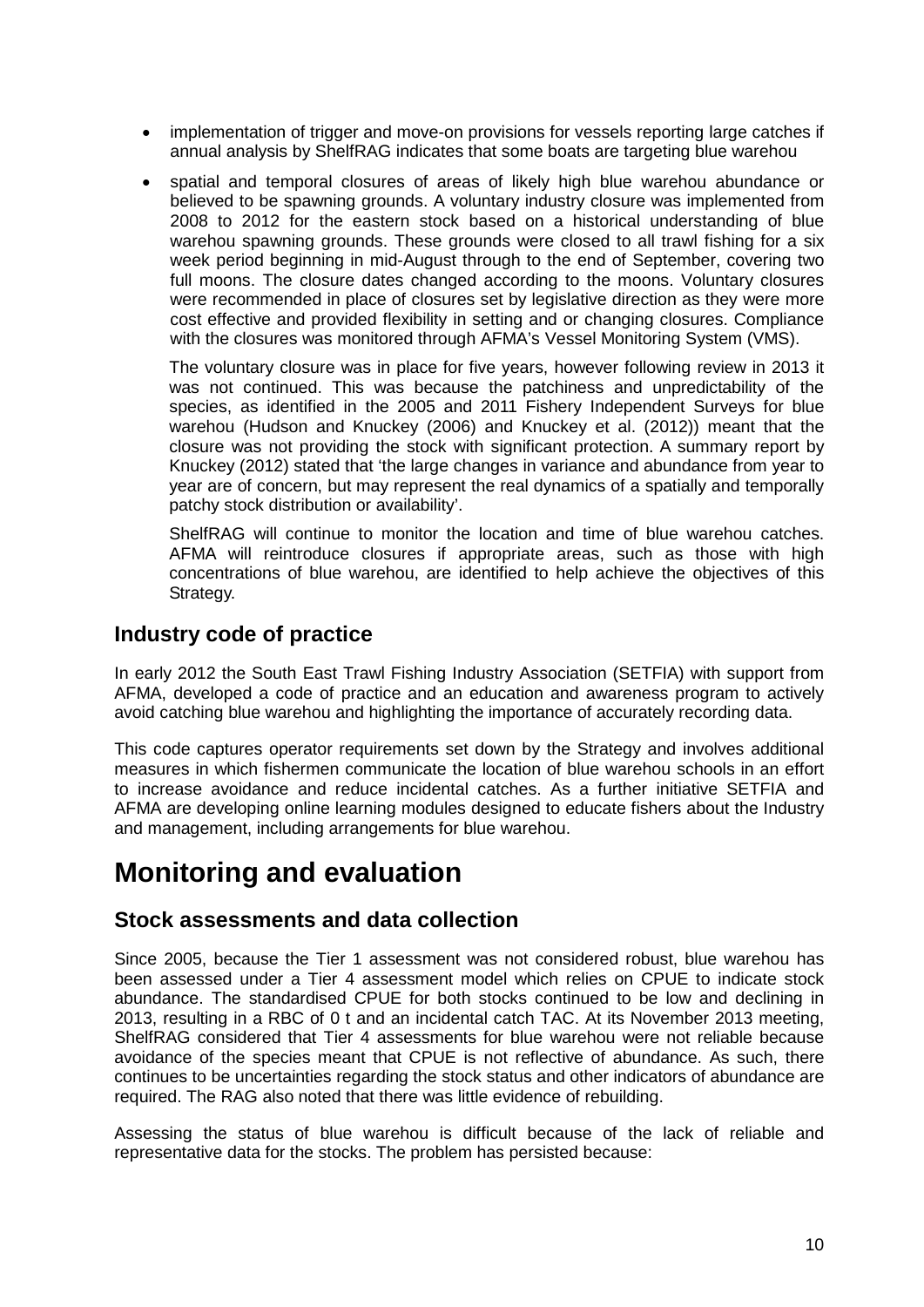- fishers now avoid catching blue warehou so catch rates do not reliably reflect abundance
- length and age samples, which can be used to assess stock status, do not reflect the stocks because:
	- o blue warehou tend to school in the same size classes
	- o distribution of the stocks are patchy and unpredictable
	- o in some years sampling is poor reflecting the unpredictable distribution of the stocks and the difficulty for AFMA observers to collect samples.

Industry has also reported that during the earlier years of the fishery when vessel numbers and catches were higher, they were able to overcome the patchiness of aggregations by working as a fleet. One vessel would find the fish, others would join and as a group they would be able to stay 'on the fish'. This search efficiency is lost due to the reduction of the fleet and the prevention of targeting of blue warehou.

Stock assessments before 2000 assumed that blue warehou formed a single stock off south east Australia. In 2003 several techniques, including DNA testing, otolith microchemistry and otolith shape analysis, indicated significant differences in the populations east and west of Bass Strait (Talman *et. al.* 2003, Robinson *et. al.* 2008). Given this strong evidence for separate stocks, recent stock assessments have been based on the assumption of two distinct stocks.

A workshop on blue warehou was held in February 2011 with the aim of determining whether there was a better approach to assessing and managing the stocks. It was agreed that an alternative index to the CPUE is required to properly assess the stock status, and that more data on the age structure of the stock and representative samples are required.

Workshop participants decided that the collection of lengths during a specific blue warehou survey could be useful for obtaining more size and age data. It was also recommended to broaden the sampling of size structure data by having operators measure length frequencies from commercial catches of blue warehou, which can be correlated with catch weight estimates. However, it was noted that the low TAC and catches in the east would constrain industry sampling for that stock.

AFMA held a further workshop in April 2013 to assist in determining a suitable index of abundance for blue warehou and ensure the best possible recovery estimates. The main recommendations of the workshop were to:

- further investigate the use of catch rates to use as an indicator of abundance. This work was considered by CSIRO in 2013 however significant uncertainties remain including because operators are actively avoiding blue warehou
- consider applying Tier 3 or Spawning Potential Ratio (SPR) assessments to existing data.

Preliminary results of the SPR analysis applied to blue warehou were presented to ShelfRAG in September 2013. ShelfRAG noted that with the currently available data the SPR analysis and any length based Tier 3 assessment are likely to be unreliable due to the data not being representative of the stock (a number of issues were identified including bimodal distribution, dome shaped selectivity, episodic recruitment, potentially unrepresentative sampling, and the spatially and temporally patchy nature of the species). Further:

• the Tier 4 assessment, which uses catch rates, would not be reliable because fishers were avoiding catching blue warehou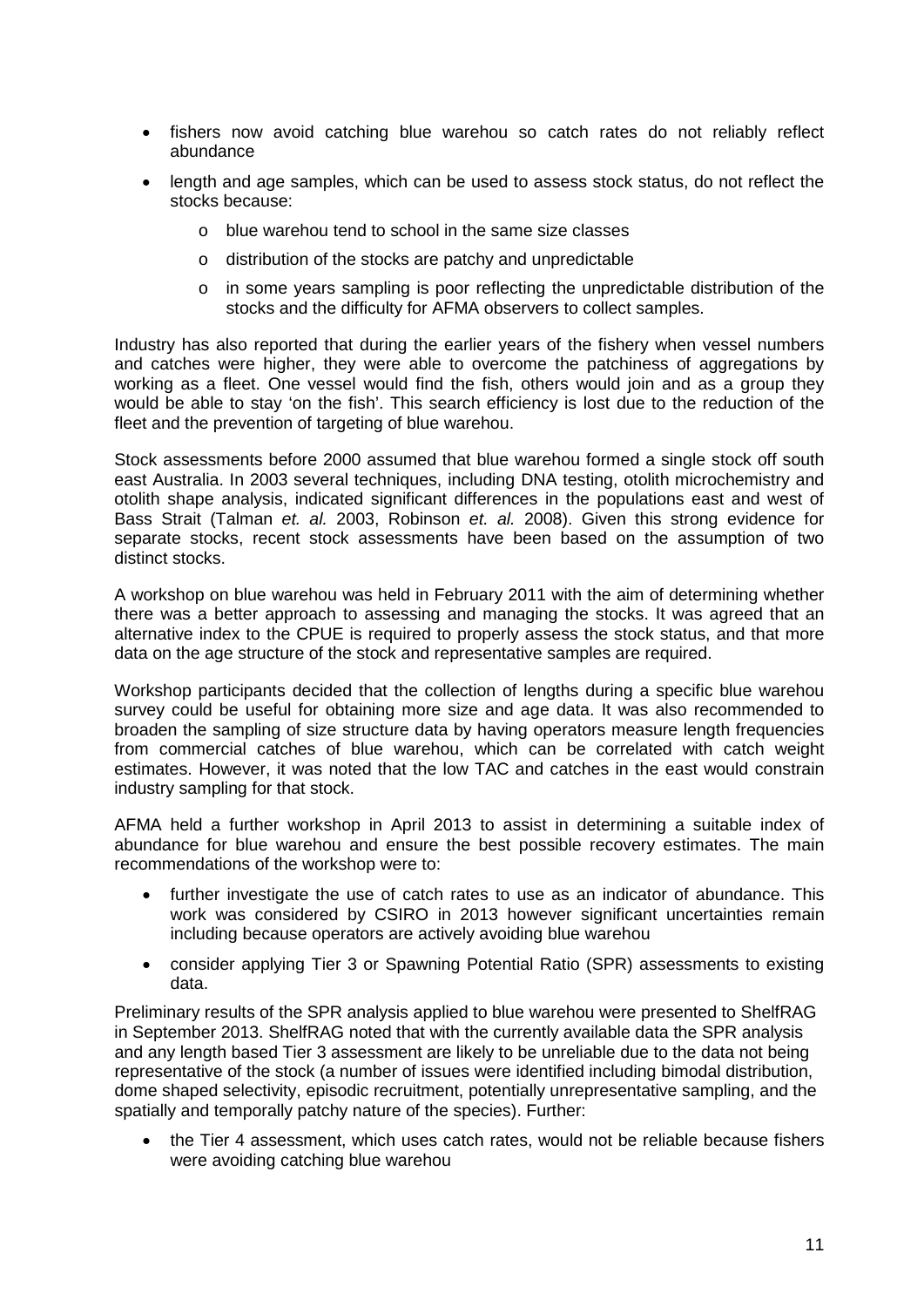• a Tier 1 assessment will not be reliable given the potentially unrepresentative data.

As such, an increase in data collection is a priority for this Strategy and will be achieved through fishery independent surveys (although to date the FIS data collected for blue warehou has not shown any consistent trend), integrated scientific monitoring program (ISMP) data collection and industry collected data.

New assessment methods that are currently being evaluated for data poor situations may be suitable for application to blue warehou. Results of these methods, and methodological developments elsewhere, will be monitored and used to expand the options currently provided in the SESSF Harvest Strategy Framework. AFMA is also considering the potential for new genetic approaches (such as Close Kin Genetics) to provide improved estimates of population size that are not dependent on CPUE or surveys.

#### <span id="page-11-0"></span>**Evaluation**

ShelfRAG has primary responsibility for monitoring the status of the blue warehou stocks to determine if rebuilding is occurring. A template outlining the minimum items for consideration by ShelfRAG each year is included at Appendix A.

SESSFRAG conducts an annual review of catches and biological information for blue warehou. Management arrangements may be changed as required in response to ongoing monitoring or stock assessment outcomes.

SEMAC reviews catches of blue warehou in the eastern and western zones against trigger limits.

#### <span id="page-11-1"></span>**Integrated Scientific Monitoring Program and monitoring**

The ISMP is a data collection program which places observers on commercial fishing vessels to collect independent and verifiable information on fishing operations, the retained and discarded catch composition and protected species interactions. The program has provided information on the quantity, size and age composition of quota species, including blue warehou, caught in sectors of the SESSF since 1994.

The sampling design of the ISMP was reviewed in 2009 to ensure that data collection is representative of fishing effort and supports AFMA's ecosystem-based approach to fisheries management (Bergh *et al* 2009). The new sampling regime was implemented on 1 July 2010 and updated in 2014 with the aim of ensuring sampling remains representative of fishing effort.

Under the regime, approximately 3 per cent of trawl effort is covered by AFMA observers in the Commonwealth Trawl Sector. This level of coverage has been statistically determined to be sufficient to provide robust estimates of discard rates.

Further changes are made to annual observer targets to best capture data on blue warehou and other SESSF species.

Electronic monitoring systems (cameras and sensors) have been in use in the SESSF gillnet sector since 2010 and have proven effective at monitoring catch and detecting threatened, endangered and protected species bycatch events. The systems automatically record fishing activity as the catch is brought on board. AFMA is investigating the capability of the systems for use in the CTS for supplementing the ISMP, including whether it is possible for the systems to provide estimated size and species composition of catch.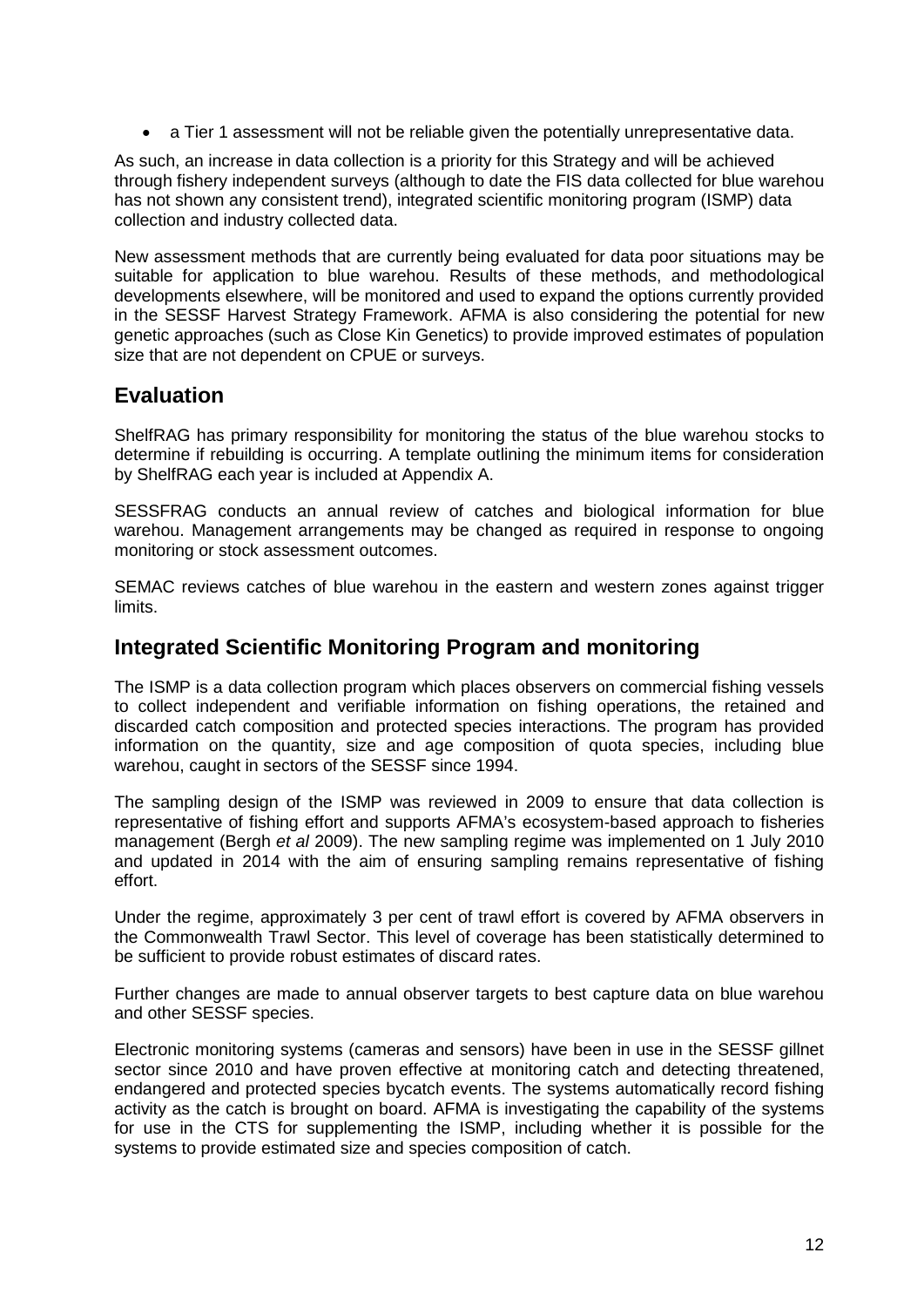### <span id="page-12-0"></span>**Fishery Independent Surveys**

Fishery Independent Surveys provide estimated abundance of fish stocks over time by surveys as opposed to commercial fishing data. This is important because for some species commercial catch rates are of limited use for providing an understanding of stock status. This is the case for blue warehou where commercial fishers actively avoid catching the species.

In an effort to aid assessments of stock status, a blue warehou trawl survey was conducted during 2005 (Hudson and Knuckey 2006). The data from the 2005 trawl survey were used as alternative indices of abundance in the 2006 assessment. However, due to the survey results being imprecise and to some extent contradictory (Punt 2006), they were of limited use and were not considered informative for the assessments.

A repeat of 2005 blue warehou trawl survey was run in 2011. Catch rates from 2011 were lower than those observed during the 2005 survey. While the results suggest abundance levels were lower than those during 2005, ShelfRAG considered the results very uncertain because of the unpredictability of the species and questioned the value of continuing such surveys (ShelfRAG, 2012 Species Summaries).

In addition, SESSF Fishery Independent Surveys were conducted in 2008, 2010, 2012 and 2014. To date, the surveys have not produced consistent estimates for blue warehou, however, the Fishery Independent Surveys have the potential to provide an index of abundance of blue warehou if the time series is continued. The large changes in variance and abundance of blue warehou from year to year may be a concern, but may represent the real dynamics of a spatially and temporally patchy stock distribution or availability.

#### <span id="page-12-1"></span>**Industry data collection**

Industry collection of blue warehou length measurements commenced in 2011, supported by SETFIA, to supplement the ISMP observer program and will be incorporated into future length based assessments where applicable. To date over 2 000 samples have been collected.

Industry data collection continues to be encouraged by both SETFIA and AFMA, with the aim of length measurements being taken on every trip where blue warehou is incidentally caught.

#### <span id="page-12-2"></span>**EPBC Act listing and reporting to the Department of the Environment**

AFMA reports annually on the stock status of blue warehou and performance against the goals of the Strategy to the Department of the Environment. AFMA also reports on the level of observer coverage and industry compliance with the Strategy.

### <span id="page-12-3"></span>**Reviewing the Strategy**

ShelfRAG will annually review the status of blue warehou stocks and performance against the objectives of the Strategy using the template at Appendix A. The Strategy itself will be reviewed by AFMA, with input from ShelfRAG and SEMAC, every five years.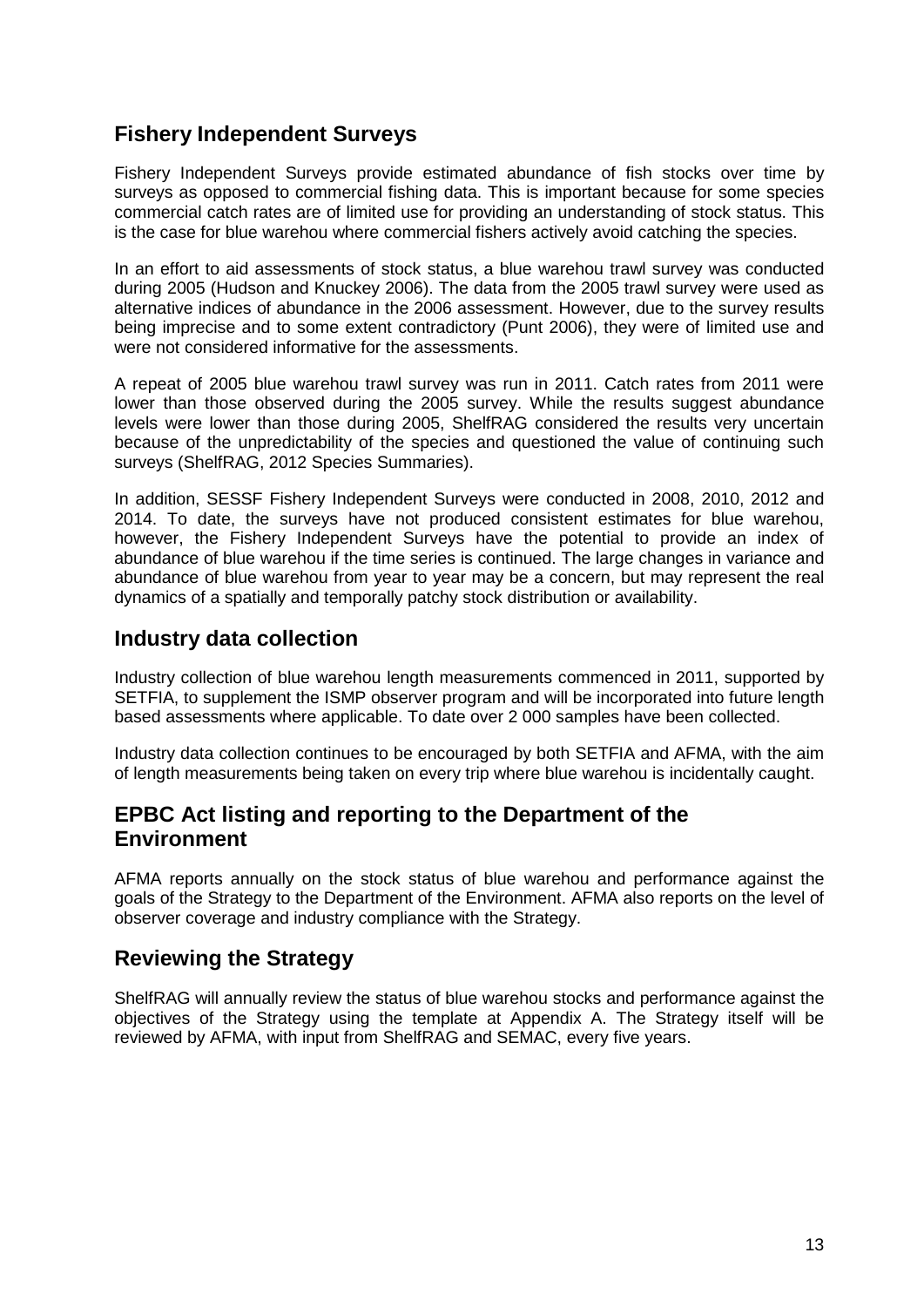## <span id="page-13-0"></span>**Impacts of the strategy**

### <span id="page-13-1"></span>**Economic impact**

Economic impacts associated with the recovery process for blue warehou include the costs of monitoring, research and the stock assessment process. Management costs are apportioned between industry and the Australian Government under AFMA's Cost Recovery Impact Statement (CRIS) which reflects the Australian Government's Cost Recovery Guidelines.

There is an additional impact on the fishing industry because no targeted fishing is permitted and only incidental catch TACs are set. However, some of these costs are expected to be offset in the longer term once blue warehou has rebuilt and commercial fishing can recommence.

### <span id="page-13-2"></span>**Consultation**

During development of this strategy, AFMA has received comments from:

- the Department of the Environment and the Department of Agriculture
- members of SESSFRAG, ShelfRAG and SEMAC
- SETFIA and individual operators, particularly those in the Commonwealth Trawl Sector
- key stakeholders including environmental non-government organisations, recreational fishers and the public through AFMA's website.

### <span id="page-13-3"></span>**Environmental impacts**

Environmental impacts from the implementation of the Strategy are anticipated to be positive. The objective of the Strategy of returning blue warehou to ecologically sustainable levels is consistent with requirements under the EPBC Act.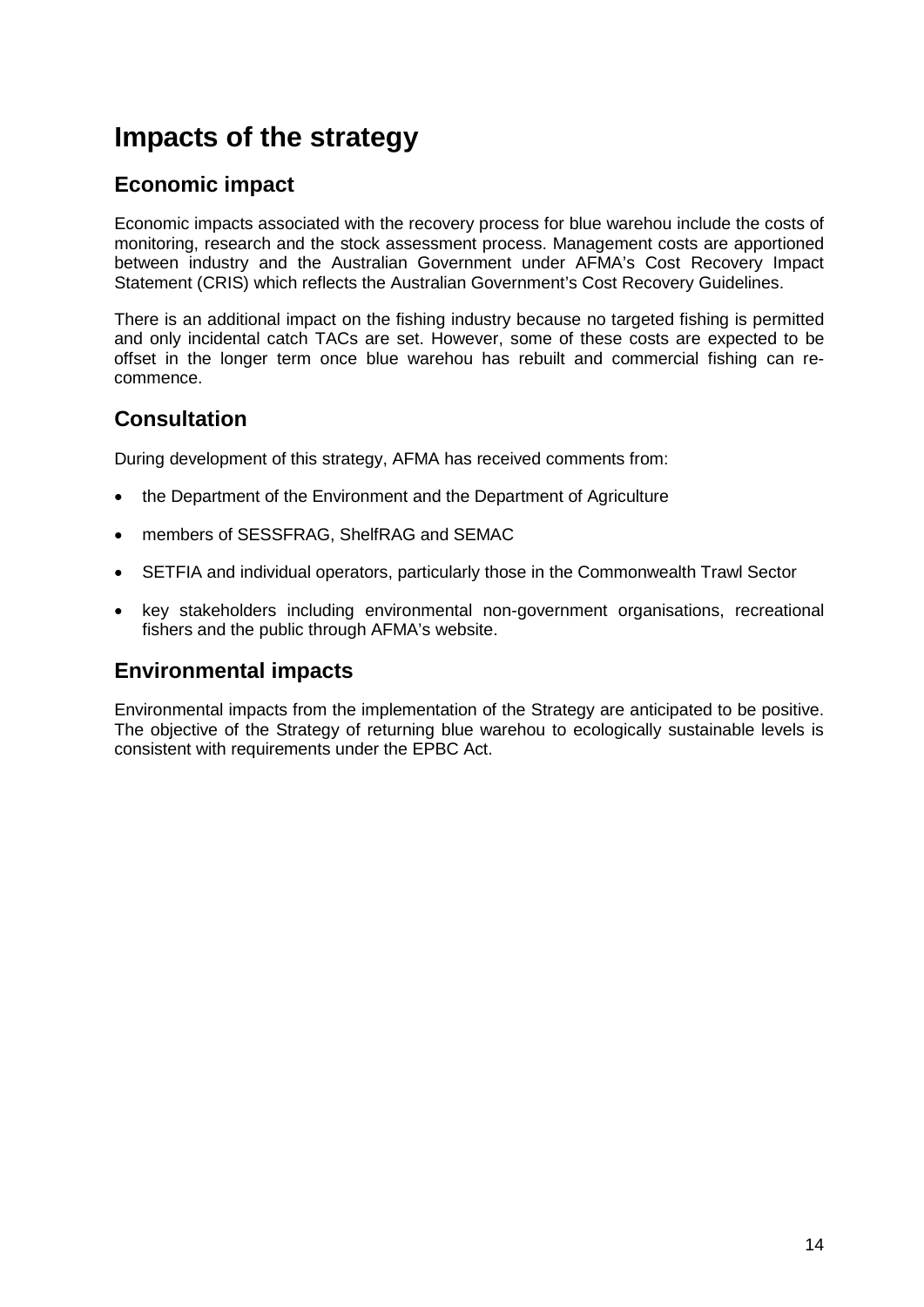## <span id="page-14-0"></span>**References**

Australian Fisheries Management Authority (AFMA) (2009). *Harvest Strategy Framework for the Southern and Eastern Scalefish and Shark Fishery 2009 (amended February 2014).* [Online]. Canberra: AFMA. Available from: http://www.afma.gov.au/managing-ourfisheries/harvest-strategies/southern-and-eastern-scalefish-and-shark-fishery-harveststrategy/.

Bergh, M. Knuckey, I. Gaylard, J. Martens, K. and Koopman, M. (2009) *A revised sampling regime for the Southern and Eastern Scalefish and Shark Fishery* AFMA Project F2008/0627. Fishwell Consulting P/L, Victoria.

Cai, W. G. Shi, T. Cowan, D. Bi and Ribbe, J. (2005). The response of the Southern Annular Mode, the East Australian Current, and the southern mid-latitude ocean circulation to global warming. Geophysical Research Letters 32(23), December 2005.

Department of Agriculture, Fisheries and Forestry (DAFF) (2007). *Commonwealth Fisheries Harvest Strategy Policy and Guidelines, September 2007*. [Online]. Canberra: DAFF. Available from: [http://www.daff.gov.au/fisheries/domestic/harvest\\_strategy\\_policy.](http://www.daff.gov.au/fisheries/domestic/harvest_strategy_policy)

Georgeson, L. Stobutzki, I. and Curtotti, R. (eds 2014), Fishery status reports 2013–14, Australian Bureau of Agricultural and Resource Economics and Sciences, Canberra.

Haddon, M. (2013), *Tier 4 analyses in the SESSF, including deep water species. Data from 1986 – 2012*, CSIRO Marine and Atmospheric Research, Hobart.

Henry, G.W. and Lyle, J.M. (2003). *The National Recreational and Indigenous Fishing Survey*. Final Report to the Fisheries Research & Development Corporation and the Fisheries Action Program. Project No. 1999/158. NSW Fisheries Final Report Series No. 48. ISSN 1440-3544. 188pp.

Hudson, R. and Knuckey, I. (2006). Fishery Independent Survey for blue warehou in the South East Fishery. Report to the Australian Fisheries Management Authority. Fishwell Consulting, 21pp.

Klaer, N.L. and Smith, D.C. (2012) Determining primary and companion species in a multispecies fishery: Implications for TAC setting. Report for the Australian Fisheries Management Authority, Canberra. Marine Policy 36 (2012) 606–612.

Klaer, N., Day, J, Fuller, M, Krusic-Golub, K., and Upston, J. (2012). Data Summary for the Southern and Eastern Scalfish and Shark Fishery: Logbook, Landings and Observer Data to 2011.

Knuckey, I. Koopman, M. Hudson, R. and Boag, S. (2012) 2011 Fishery Independent Survey for blue warehou in the Commonwealth Trawl Sector. Fishwell Consulting.

Knuckey, I. and Sivakumaran, K.P. (1999). Spawning and reproductive characteristics of blue warehou in south-east Australian waters. FRDC Final Report, Project 96-142. 49 pp.

Lyle, J.M. and Tracey S.R. (2012) *[Recreational Gillnetting in Tasmania –](http://www.imas.utas.edu.au/__data/assets/pdf_file/0011/534908/FISHWISE_Rec-gillnet-survey-2010.pdf) an evaluation of [fishing practices and catch and effort](http://www.imas.utas.edu.au/__data/assets/pdf_file/0011/534908/FISHWISE_Rec-gillnet-survey-2010.pdf)*. Institute for Marine and Antarctic Studies, University of Tasmania, Hobart.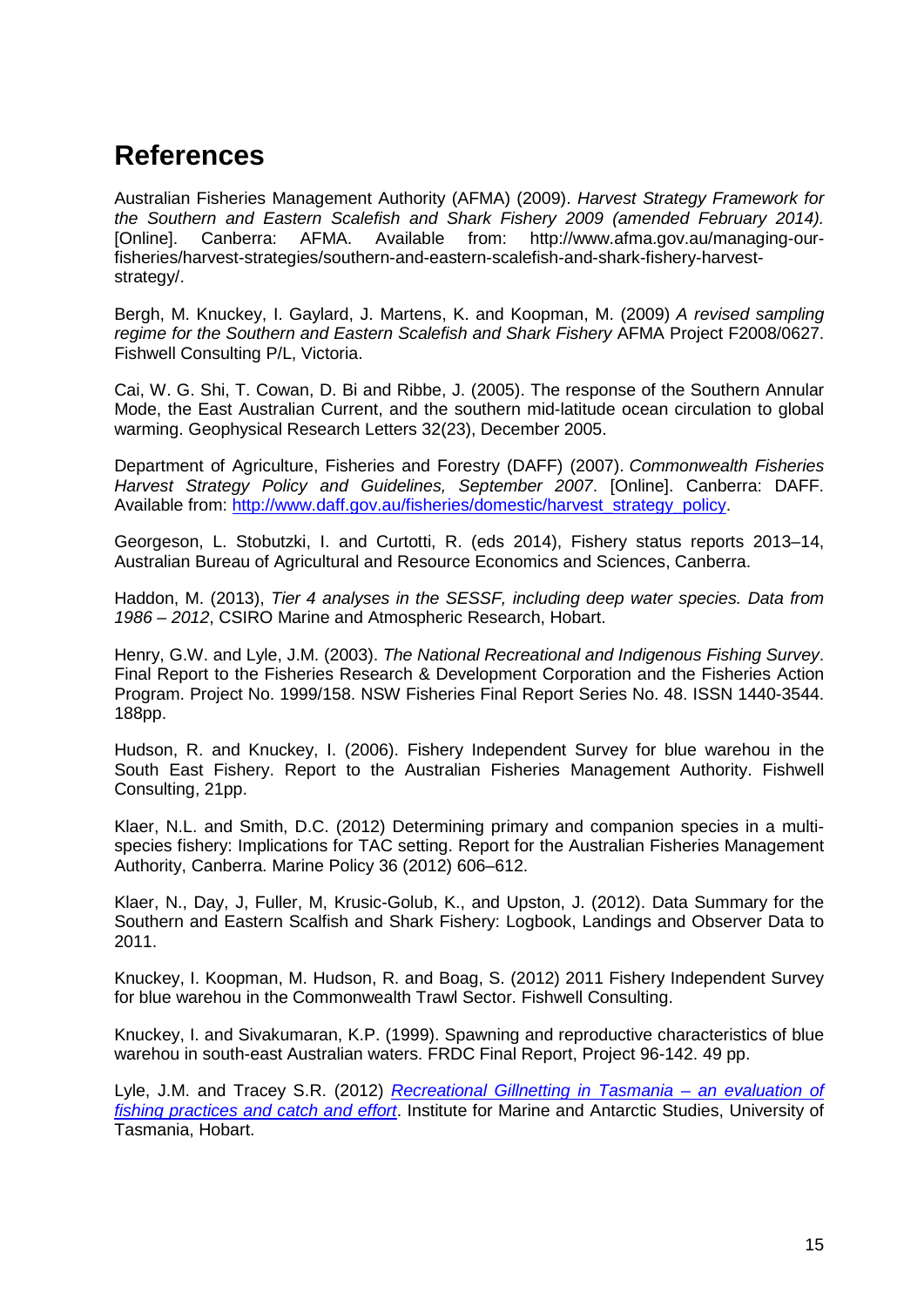Lyle, J.M., Tracey, S.R., Stark, K.E., and Wotherspoon, S. (2009) *2007/08 Survey of Recreational Fishing in Tasmania*. Institute for Marine and Antarctic Studies, University of Tasmania, Hobart.

Lyle, J.M. (2000) *Assessment of the licensed recreational fishery of Tasmania (phase 2)*. FRDC Final Report, Project 1996/161. See more at: http://frdc.com.au/research/finalreports/Pages/1996-161-DLD.aspx#sthash.IUXHVZ7S.dpufMorison, A. Knuckey, I. Simpfendorfer C. and Buckworth, R. (2013) 2012 Stock assessment summaries for the southern and eastern scale fish and shark fishery. Report for the Australian Fisheries Management Authority, Canberra.

Punt A.E. (2006) Updated Stock Assessment of blue warehou (*Seriolella brama*) Based on Data up to 2006. CSIRO Marine and Atmospheric Research. SlopeRAG August 2006. 56 pp.

Robinson, N. Skinner, A. Sethuraman, L. McPartlan, H. Murray, N., Knuckey, I. Smith, D. C. Hindell, J. and Talman, S. (2008). Genetic stock structure of blue-eye trevalla (*Hyperoglyphe antarctica*) and warehous (*Seriolella brama* and *Seriolella punctata*) in southeastern Australian waters. *Marine and Freshwater Research* 59, 502–514.

Smith, A.D.M. and Wayte S.E. (eds 2004) The Southern and Eastern Scalefish and Shark Fishery 2003, Fishery Assessment Report compiled by the Southern and Eastern Scalefish and Shark Fishery Assessment Group. Australian Fisheries Management Authority, Canberra.

Talman, S. Hamer, P. Robertson, S. Robinson, N. Skinner, A. and Smith, D.C. (2003).*Stock structure and spatial dynamics of the warehous: a pilot study.* Final report of FRDC Project 2001/004, Primary Industries Research Victoria, Marine and Freshwater Systems, Queenscliff.

Upston, J. and Klaer, N.L. (2013) Integrated Scientific Monitoring Program for the Southern and Eastern Scalefish and Shark Fishery – Discard estimation 2012 (DATA summary). CSIRO Marine and Atmospheric Research. Report for the Australian Fisheries Management Authority, Canberra.

Vieira, S. Perks, C. Mazur, K. Curtotti, R. and Li, M. (2010) *Impact of the structural adjustment package on the profitability of Commonwealth fisheries*, ABARE research report 10.01, Canberra.

Wilson D.T. Curtotti R. & Begg G.A. (eds (2010), Fishery status reports 2009: status of fish stocks and fisheries managed by the Australian Government, Australian Bureau of Agricultural and Resource Economics – Bureau of Rural Sciences, Canberra.

Woodhams, J. Vieira, S. and Stobutzki, I. (eds (2013), Fishery status reports 2012, Australian Bureau of Agricultural and Resource Economics and Sciences, Canberra.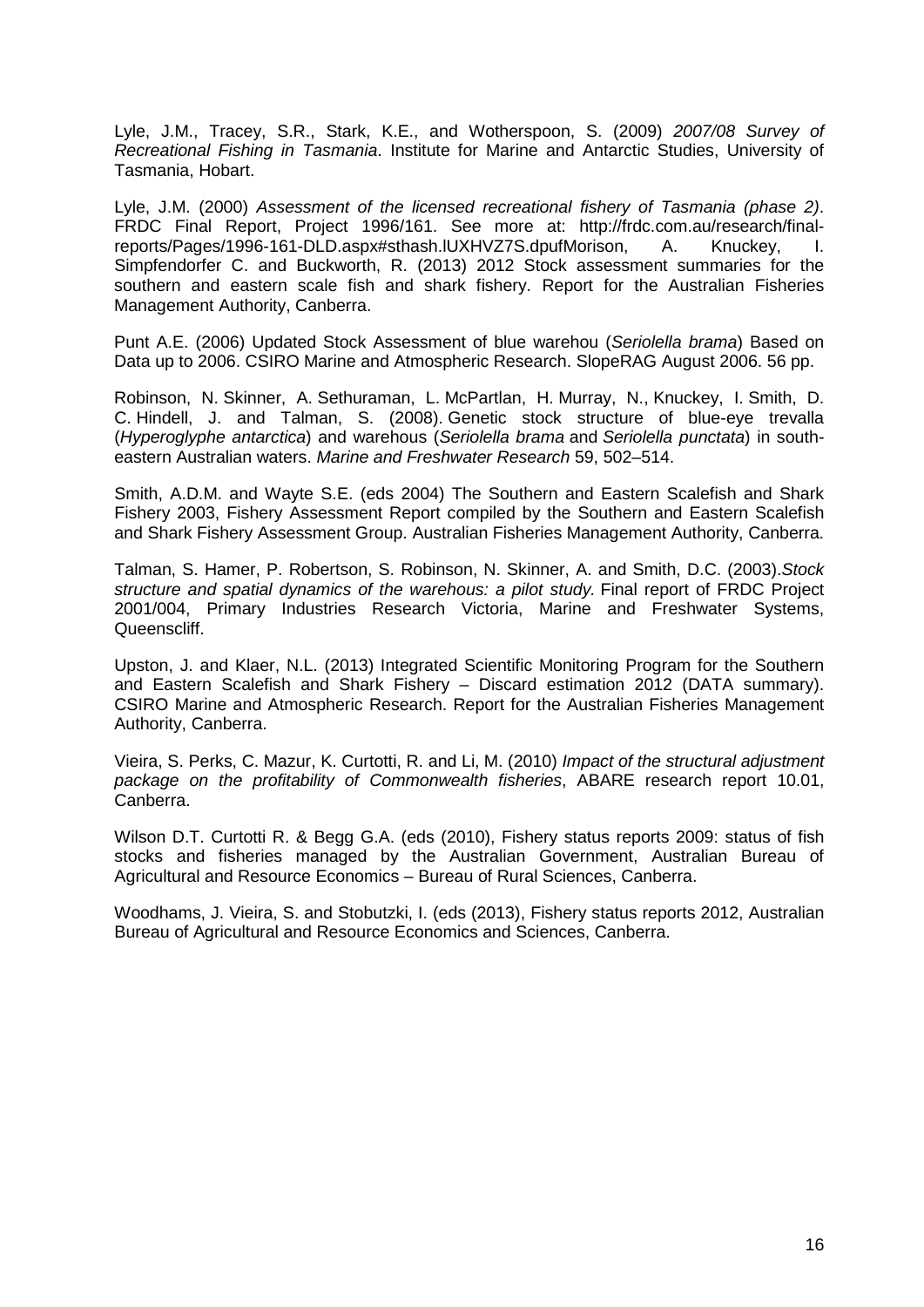# <span id="page-16-0"></span>**Appendix A – ShelfRAG annual reporting template**

| <b>Item</b>                                                                                                                                      | <b>Actions</b> |
|--------------------------------------------------------------------------------------------------------------------------------------------------|----------------|
| Indications of how stock status is<br>tracking against the Strategy objectives<br>using available assessments or<br>indicators                   |                |
| Analysis of management measures<br>implemented                                                                                                   |                |
| Data collection<br>current data<br>gaps and needs                                                                                                |                |
| Recommended changes to<br>management measures or data<br>collection                                                                              |                |
| Any targeting analysis results and<br>number of blue warehoushots<br>containing greater than 250kg of blue<br>warehou compared to previous years |                |
| East and west catch trigger split<br>percentage review and reporting<br>regime (Appendix B) update and<br>review                                 |                |
| Number of crew length samples and<br>database status                                                                                             |                |
| Catches by the top 10 boats (boat<br>names not provided) as an indication<br>changes to fishing operations                                       |                |
| Confidential catch 'heat' maps overlaid<br>with 2008 voluntary closures:<br>$\bullet$ trawl<br>• gillnet                                         |                |